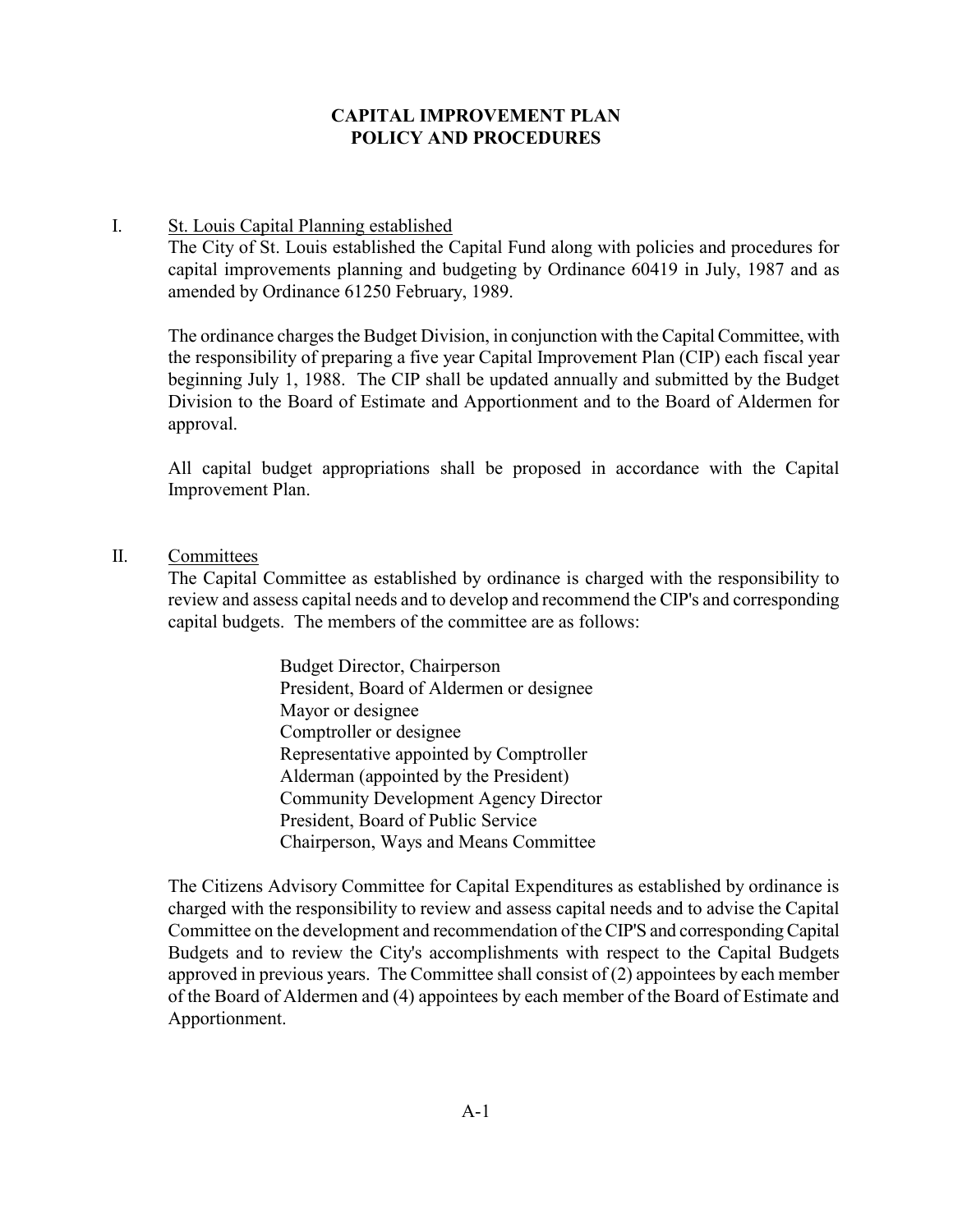## III. Capital Planning Policies

- A. The City will maintain its physical assets and infrastructure at a level adequate to protect the City's capital investment and to minimize future maintenance and replacement costs. The annual operating budget will provide for the adequate maintenance and orderly replacement of capital plant and equipment from current revenues where possible.
- B. The City will make every effort to make new capital investments consistent with maximizing the efficiency of operating departments.
- C. The City hereby establishes a goal, to be gradually phased-in by Fiscal Year 1992-93, of appropriating an amount equivalent to 10% of the General Fund Budget appropriated for the year immediately preceding to capital improvement projects and/or equipment replacements in the annual capital budget. Funds may come from any lawful source including, but not limited to, the various sources enumerated in Section Seven and shall be appropriated in the Capital Budget hereinafter provided for, and expended from the Capital Fund hereinafter provided for.

# IV. Capital Improvement Plan Procedures

- 1. As part of its budget preparation process, the Budget Division shall annually compile and assemble Board of Public Service capital improvement and public works needs assessments and projects, departmental requests for capital improvements, and any other City programs that include improvements to public infrastructure, buildings, assets and public works and significant capital equipment expenditures.
- 2. Upon assembling and compiling all such needs assessments, departmental requests, and other programs, the Budget Division shall submit same to the President of the Board of Public Service, who shall develop costs estimates and timetables for all projects.
- 3. The Capital Committee shall then review, assess, prioritize and recommend a fiveyear capital improvement plan based on the needs assessments, financing capabilities, and the capital policies set forth in Section Three herein. The proposed plan shall include recommended financing alternatives and specific project timetables.
- 4. The CIP and proposed Capital Budget for each fiscal year shall be submitted to the Board of Estimate and Apportionment in the same manner and timing as the general operating and enterprise funds budgets. All specific timing requirements and procedures set forth in Section Three of Article XVI of the Charter of the City of St. Louis will apply to the Capital Budget which will be presented with the general and enterprise funds budgets as a total operating and capital plan for the City.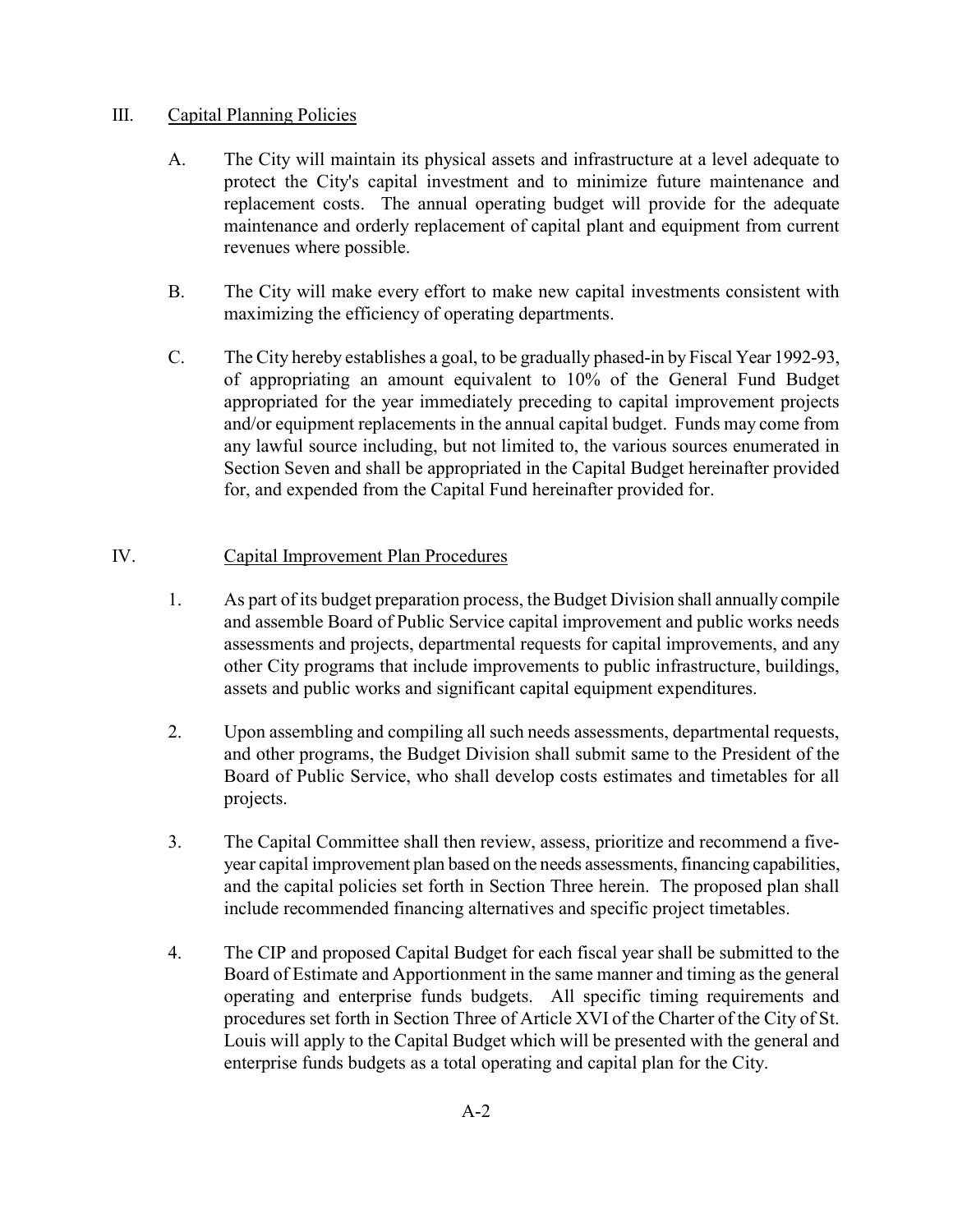# V. CIP Evaluation Criteria

The Capital Committee shall apply the following criteria to evaluate the merit of individual projects.

- a. Capital improvements which will foster St. Louis' goal of preserving and improving municipal buildings and other assets will receive priority;
- b. Capital improvements, which will foster St. Louis' goal of fiscal stability and soundness, will receive priority;
- c. Capital improvements which will foster St. Louis' goal of preserving its infrastructure and heritage, will receive priority;
- d. Projects which reduce the cost of operations or energy consumption will receive priority; and
- e. Projects which promote operational safety will receive priority.

Additional selection criteria established by the Capital Committee from policy statement dated January 1994.

- a. The Capital Committee shall approve all Capital Improvements for the Capital Fund as established by Ordinance.
- b. The Capital Committee recommends that the Capital Fund be dedicated for:
	- 1) Required payment for existing debt at a level not less than the amount appropriated in FY1993-94.
	- 2) Known match amounts for bridges, et al;
	- 3) Known current mandates with deadlines;
		- Underground tanks
		- EPA
		- $\bullet$  ADA
		- Asbestos removal
	- 4) On going necessary replacements for operation of the City.
- c. The Capital Committee recommends that the City-wide portion of the 1/2 cents and any other funding to the Capital Fund be first appropriated for the above mentioned priority items before other appropriations are considered.

# VI. Capital Budget

Upon completion of the CIP by the Capital Committee, the Budget Division and the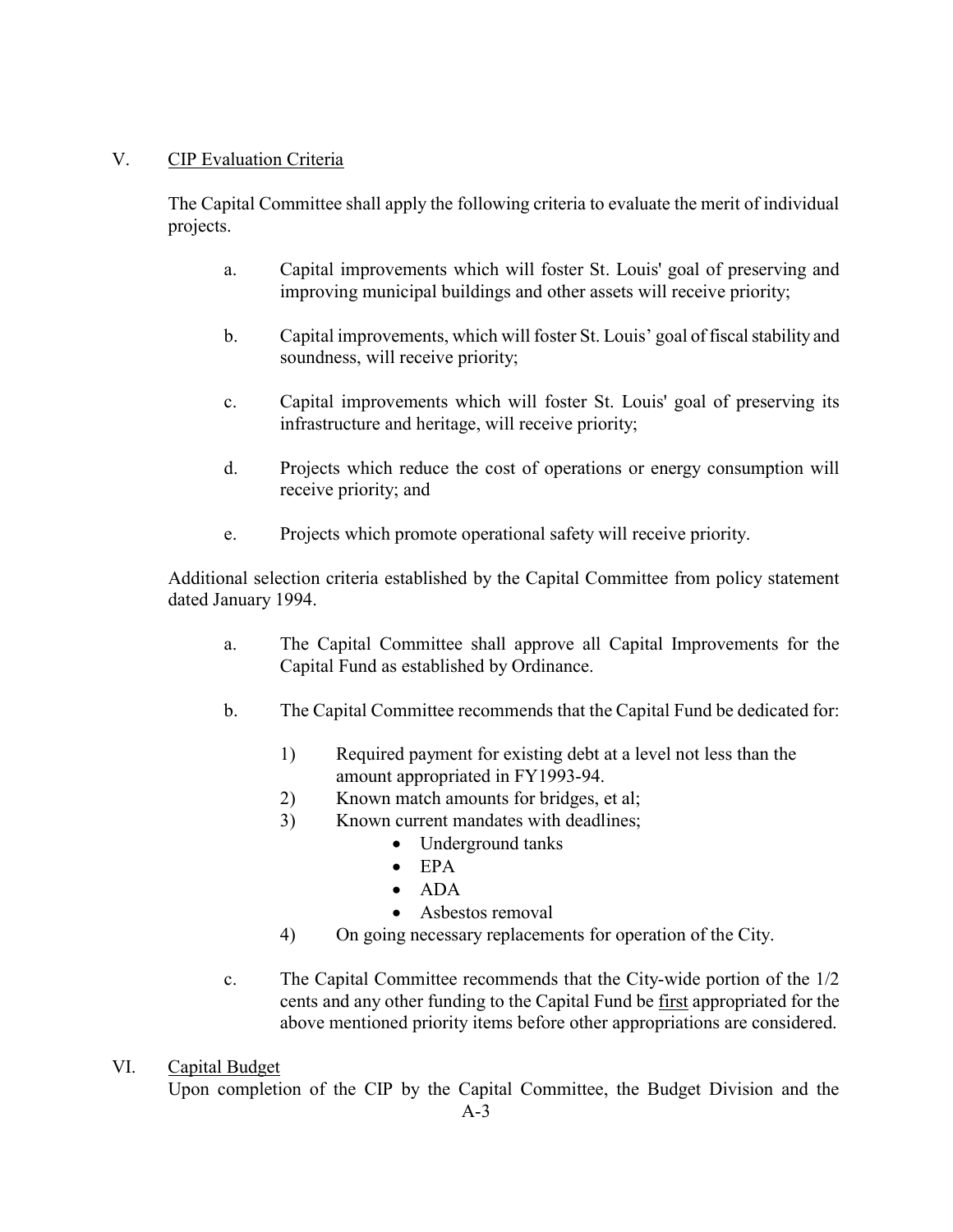Comptroller's Office shall develop the Capital Budget based on the first year of the proposed CIP. The sources and uses of funds for the Capital Budget shall be identified specifically in the Capital Fund.

All capital budget appropriations shall be proposed in accordance with the Capital Improvement Plan.

#### VII Capital Fund

The Capital Fund established by ordinance is under the care and custody of the Comptroller. Sources of funds for the Capital Fund may include, but are not limited to:

- 1. Income generated from the sale of City assets;
- 2. One half of any General Fund Balance from the preceding fiscal year;
- 3. All revenues received from ½ cent sales tax deposited in the Capital Improvements Sales Tax Trust Fund;
- 4. Proceeds of issuance of bonds, or other general obligation borrowing;
- 5. Proceeds of issuance of revenue-backed bonds or obligations, including multi-year lease transactions involving issuance of certificates of participation and/or institutional lease loans;
- 6. Existing or new earmarked tax or fee revenue sources for specific projects;
- 7. Appropriations from any balance in the Capital Fund; and appropriations from the general fund;
- 8. The use of intergovernmental grants-in-aid, including matching grants.

Uses of the fund shall be for capital improvement expenditures as defined by ordinance. As defined by ordinance, capital improvements means any action or expenditures taken or made to replace, install, refurbish, rehabilitate, reconstruct, construct, update or otherwise improve the City's public infrastructure, including, for example but not limited to, roads, bridges, parks, other public places (neighborhood parks), sidewalks, arterial streets, alleys and municipal buildings, and efforts or expenditures taken or made to improve the quality of the City's fleet of rolling stock or other major equipment items (dumpsters, for example).

No funds appropriated in the Capital Fund may be transferred to any other fund without an amending ordinance.

# VIII. Capital Improvements Sales Tax Trust Fund

All revenues received by the City from the 1/2 cents sales tax authorized by ordinance shall be deposited in the above named special trust fund.

The fund shall consist of five main accounts;

|                 | Ward Capital Improvements Account       | 50% |
|-----------------|-----------------------------------------|-----|
| $\mathcal{L}$ . | Major Park Capital Improvements Account | 17% |

3. Recreation Center Capital Improvements Account 3%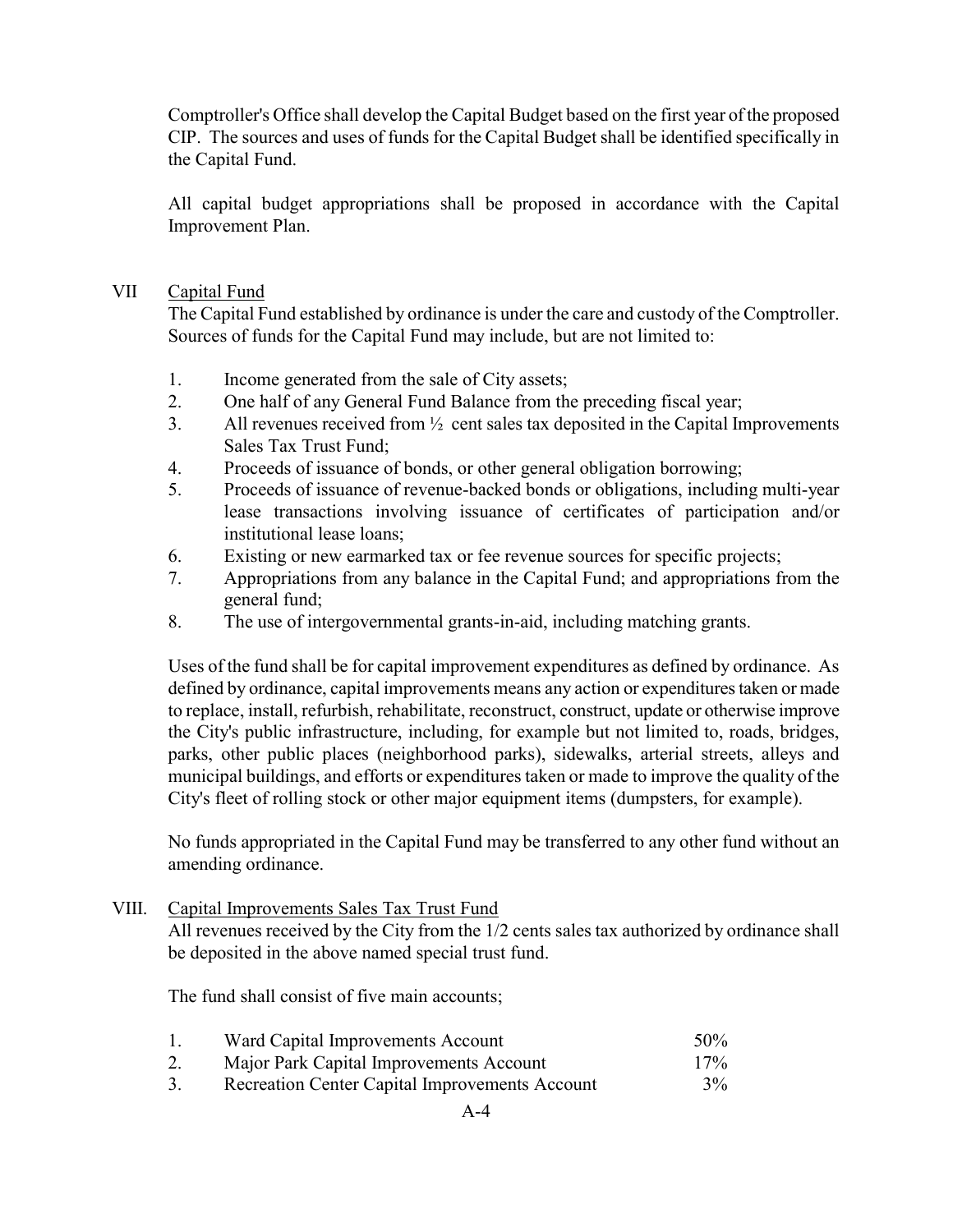| $\overline{4}$ | Citywide Capital Improvements Accounts                | 20%    |
|----------------|-------------------------------------------------------|--------|
|                | <b>Police Department Capital Improvements Account</b> | $10\%$ |

The Ward Capital Improvements Account revenue shall be allocated in equal amounts to twenty-eight sub-accounts, one for each ward of the City. The Major Parks Capital Improvement Account revenues shall be allocated to six sub-accounts, one each for capital improvements in Carondelet, Fairgrounds, O'Fallon, Forest, Willmore and Tower Grove parks. Revenues credited to each of the six sub-accounts are determined by the percentage of acreage of each Major Park of the total acreage of all the Major Parks.

No money credited and allocated to any account or sub-account within the Capital Improvements Sales Tax Trust Fund shall be transferred to any other fund nor appropriated, expended, used or encumbered for any other purpose other than capital improvements as indicated by the name of the respective account or sub-account. In other words, once the revenues have been credited and allocated to an account or sub-account revenues must be used for the purpose of capital improvements for that account or sub-account name.

Police Department Capital Improvement Account shall be used only to pay bonded debt incurred before the effective date of Ordinance 62885, for capital projects of the Police Department.

All monies from any account or sub-account within the Capital Improvements Sales Tax Trust Fund shall be expended only by appropriating ordinances.

All accounts and sub-accounts within the Capital Improvements Sales Tax Trust Fund, as part of the Capital Fund by Ordinance 61250 shall adhere to and be consistent with the policies and procedures as outlined in all Sections herein especially, as it refers to timing requirements set forth by the City Charter.

The proposed capital improvements for the twenty eight sub-accounts within the Ward Capital Improvements Account shall be pre-approved by each respective alderperson of said sub-account before being submitted as part of the proposed Capital Budget to the Board of Estimate and Apportionment.

The proposed capital improvements for the Recreation Center Capital Improvement Account, the City-Wide Capital Improvement Account, the Police Department Capital Improvements Account, and the Major Parks Capital Improvement Accounts shall be approved by the Capital Committee before being submitted to the Board of Estimate and Apportionment.

IX. Infrastructure Inventory and Assessment Requirements

The Board of Public Service shall develop and maintain a full infrastructure inventory and an annual assessment of the condition of such infrastructure. This information shall be used as needs assessments to be reviewed by the Capital Committee in developing the CIPs heretofore set forth in Section Four. In addition, the Board of Public Service, through the